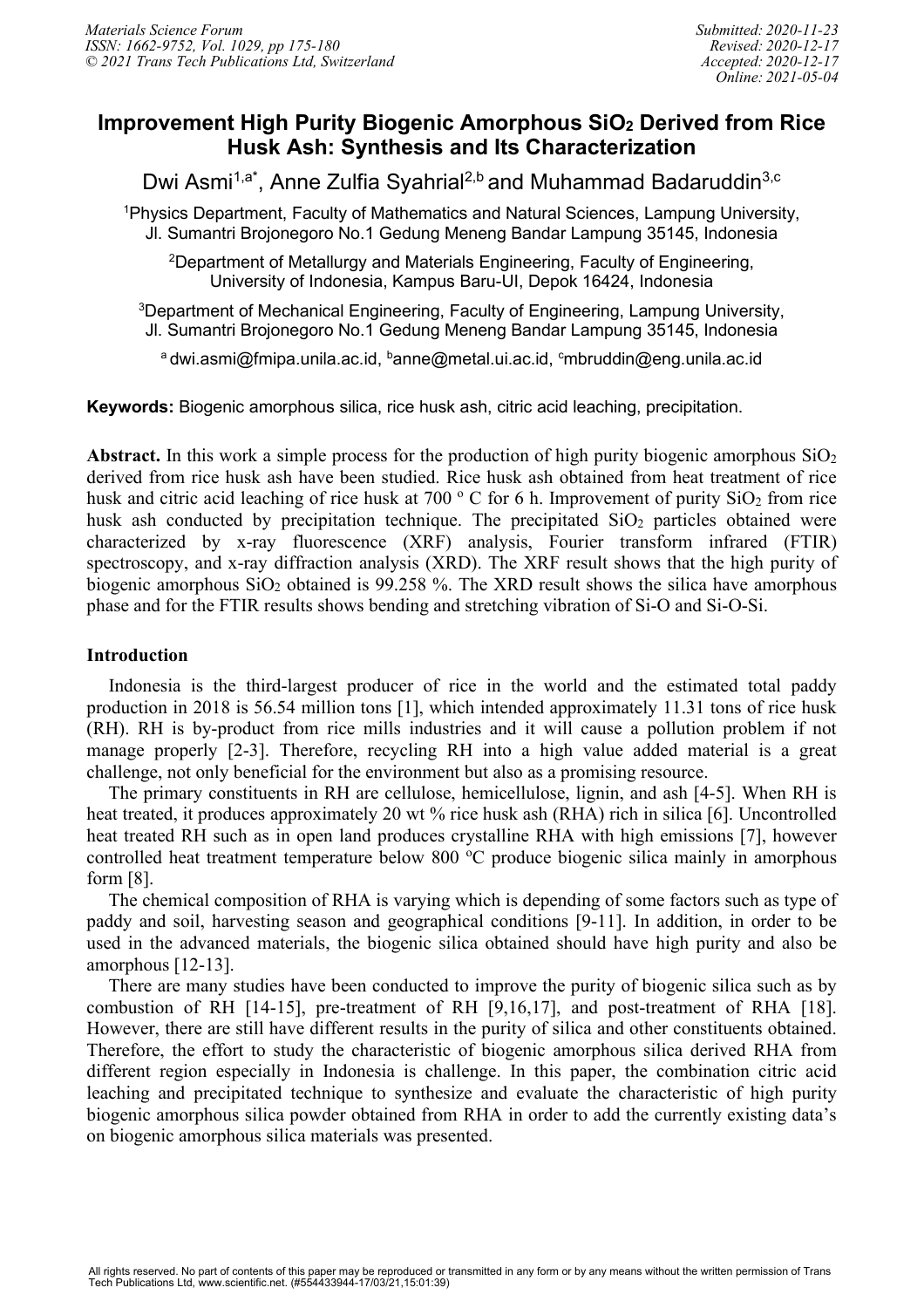# **Experimental Method**

# *Preparation of Rice Husk Ash (RHA) and Citric-Acid Rice Husk ash (CA-RHA)*

Raw material rice husk (RH) used for preparation of rice husk ash was collected from a local milling factory around of Pringsewu Regency Lampung, Indonesia. RH was first washed thoroughly with tap water to remove the adhering soil and dust. It was then dried under sunlight for 24 h and followed by oven dried at 100 °C for 10 h. The dried RH then was grinded by using laboratory blender for 20 minutes to become fine powder. 30 g RH powder was magnetic stirred in 500 ml 5% citric acid solution at 80 °C for 60 minutes. Subsequently the mixture citric acid RH (ca-RH) was filtered and rinsed using deionized water 5 times in order to remove citric acid from RH, then dried in oven at  $100^{\circ}$ C for 10 h. The dried of RH and ca-RH powder then heat treated in muffle furnace at 700 °C for 6 h with heating rate 5 °C/minutes. The ash powder obtained then denoted as RHA and CA-RHA, respectively.

# *Preparation of High Purity Biogenic Amorphous SiO2*

The preparation of high purity biogenic amorphous  $SiO<sub>2</sub>$  derived from RHA and CA-RHA by precipitation was adopted from the procedure described by Yufakumar *et al.* [19] with modifications. 7.51 g RHA or CA-RHA powder first was washed with 250 ml deionized water to neutralizes the pH and removes the adhered impurities on the surface of silica and then refluxed with 6 N HCL for 2h at 100 °C. The mixture then filtered and washed with 250 ml hot deionized water to make it acid free. It was then dissolved in 2.5 N NaOH at 80 °C by continuous stirring on magnetic stirrer for 2 h and then filtered to obtain sodium silicate ( $Na<sub>2</sub>SiO<sub>3</sub>$ ) solution. The reaction is as follows:

$$
SiO2(Ash) + 2 NaOH \rightarrow Na2SiO3 + H2O
$$
 (1)

The concentrated  $H_2SO_4$  was then added drop wise to the solution in order to lower the pH of the solution to 2. The reaction is as follows:

$$
Na2SiO3 + H2SO4 - \rightarrow SiO2 + Na2SO4 + H2O
$$
\n(2)

The precipitated silica was then washed repeatedly with boiling deionized water until the filtrate became alkali free, dried in oven at 100 °C for 24 h, then calcined at 700 °C for 6 h with heating rate 5 °C/minutes. The biogenic SiO<sub>2</sub> powder obtained then denoted as P-RHA and PCA-RHA, respectively.

#### *Characterization of Biogenic Amorphous SiO2*

The chemical compositions of biogenic amorphous SiO<sub>2</sub> (RHA, P-RHA, CA-RHA, and PCA-RHA) samples were analysed using X-ray Flourescence (XRF- PAN analytical). The crystal structure analysis of all samples were monitored by using x-ray diffractometer (PW3040/60 Xpert Pro) using CuKα radiation, 40 kV and 30 mA in 2 theta range of 5-80 degrees. The compositional of functional group in the samples were conducted by using FTIR spectrophotometer (Perkin Elmer Optima 100).

#### **Results and Discussion**

Table 1 shows the chemical compositions of RHA, CA-RHA, P-RHA, and PCA-RHA samples. The silica contents in ashes are 94.143, 97,587, 98.847 and 99.258 wt % respectively. By citric acid leaching the silica substance expanded from 94.143 to 97.587 wt %, it implies that the use of citric acid leaching treatment caused the reduction of the overall substance of metal oxide impurities and resulted a high purity of silica. An increase about 3.529 wt % was achieved in this experiment. The use of the citric acid solution is effective for the chelate reaction [20] between carboxyl groups (–COOH) and metallic impurities contained in RH, and results in the removal of such impurities as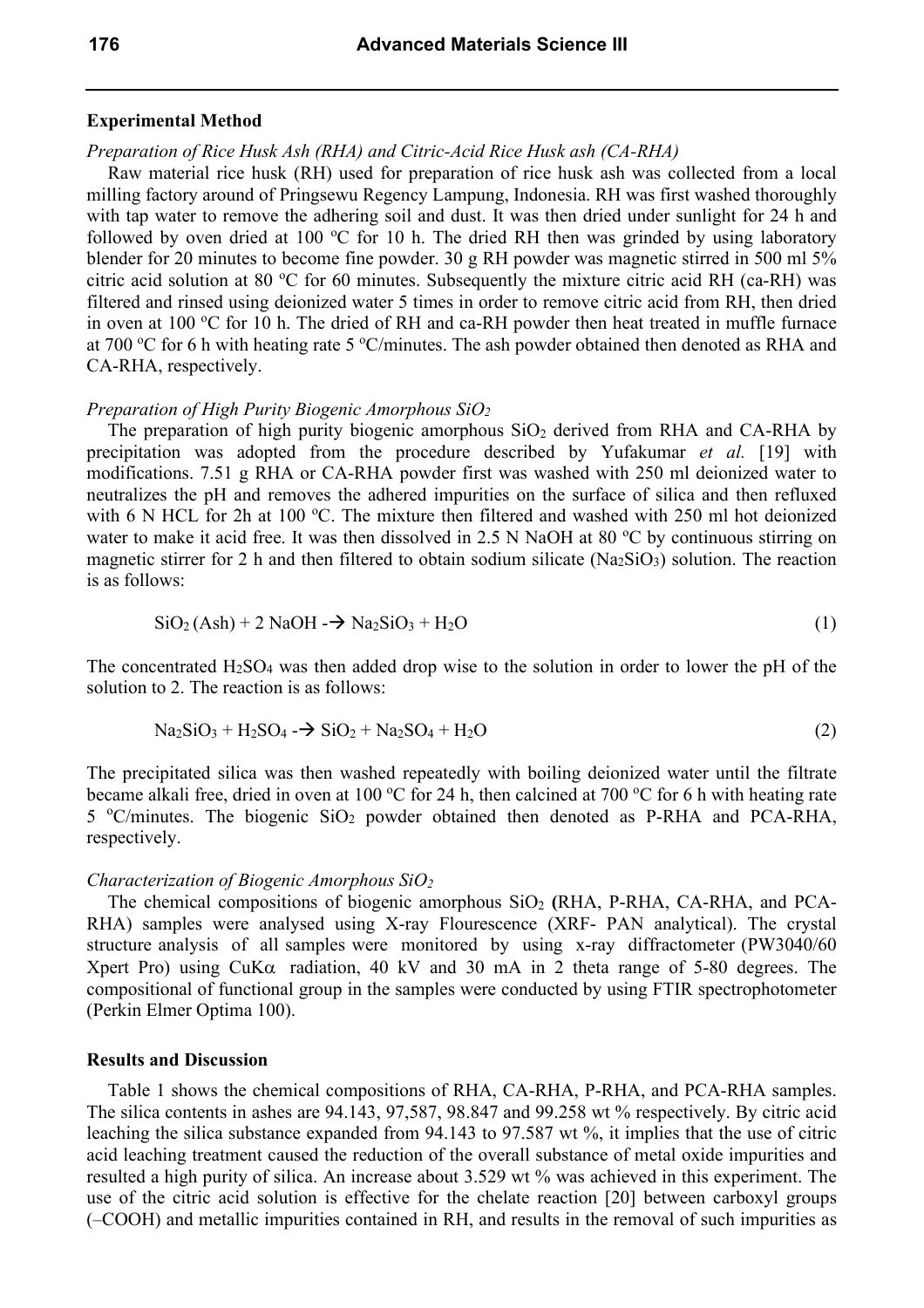metal complexes from RH during the leaching treatment. The presence of metallic impurity especially  $K_2O$  in RH causes the difficulty to obtain silica with high purity above 97 wt% by direct combustion technique [21], however pre-treatment RH by citric acid and post treatment by precipitation technique increased the content of silica and decreased the impurities in these samples. Post-treatment of RHA and CA-RHA by precipitation technique increased the content of silica in these samples of 98.847 and 99.258 wt % respectively.

|                                | wt $\%$    |            |        |        |  |  |
|--------------------------------|------------|------------|--------|--------|--|--|
| Constituents                   | <b>RHA</b> | $CA-$      | P-RHA  | PCA-   |  |  |
|                                |            | <b>RHA</b> |        |        |  |  |
| SiO <sub>2</sub>               | 94.143     | 98.847     | 97.587 | 99.258 |  |  |
| P <sub>2</sub> O <sub>5</sub>  | 3.140      | 0.376      | 0.827  | 0.198  |  |  |
| K <sub>2</sub> O               | 1.119      | 0.011      | 0.012  | 0.009  |  |  |
| MgO                            | 0.114      | 0.021      | 0.731  | 0.032  |  |  |
| $Al_2O_3$                      | 0.677      | 0.456      | 0.653  | 0.419  |  |  |
| CaO                            | 0.612      | 0.243      | 0.151  | 0.082  |  |  |
| Fe <sub>2</sub> O <sub>3</sub> | 0.075      | 0.003      | 0.025  | 0.002  |  |  |
| C <sub>1</sub>                 | 0.015      | 0          | 0      | 0      |  |  |
| Others                         | 0.105      | 0.043      | 0.014  |        |  |  |

**Table 1.** Chemical compositions of biogenic amorphous SiO2.

The XRD pattern for the RHA, CA-RHA, P-RHA and PCA-RHA samples is shown in Fig. 1. The absence of sharp peaks in the XRD pattern of all samples indicated the amorphous nature of the materials. RHA has been reported to be amorphous at ashing temperatures of 500  $^{\circ}$ C -700  $^{\circ}$ C with crystalline silica forming at temperatures equal to or greater than  $800\text{ °C}$  [22].



Figure 1. XRD pattern of RHA, CA-RHA, P-RHA, and PCA-RHA samples heat treated at 700 °C for 6 h.

The FTIR spectra of RHA, CA-RHA, P-RHA, and PCA-RHA samples are shown in Fig. 2 and the transmittance spectra is summarized in Table 2. The band peaks were observed at  $468 \text{ cm}^{-1}$  is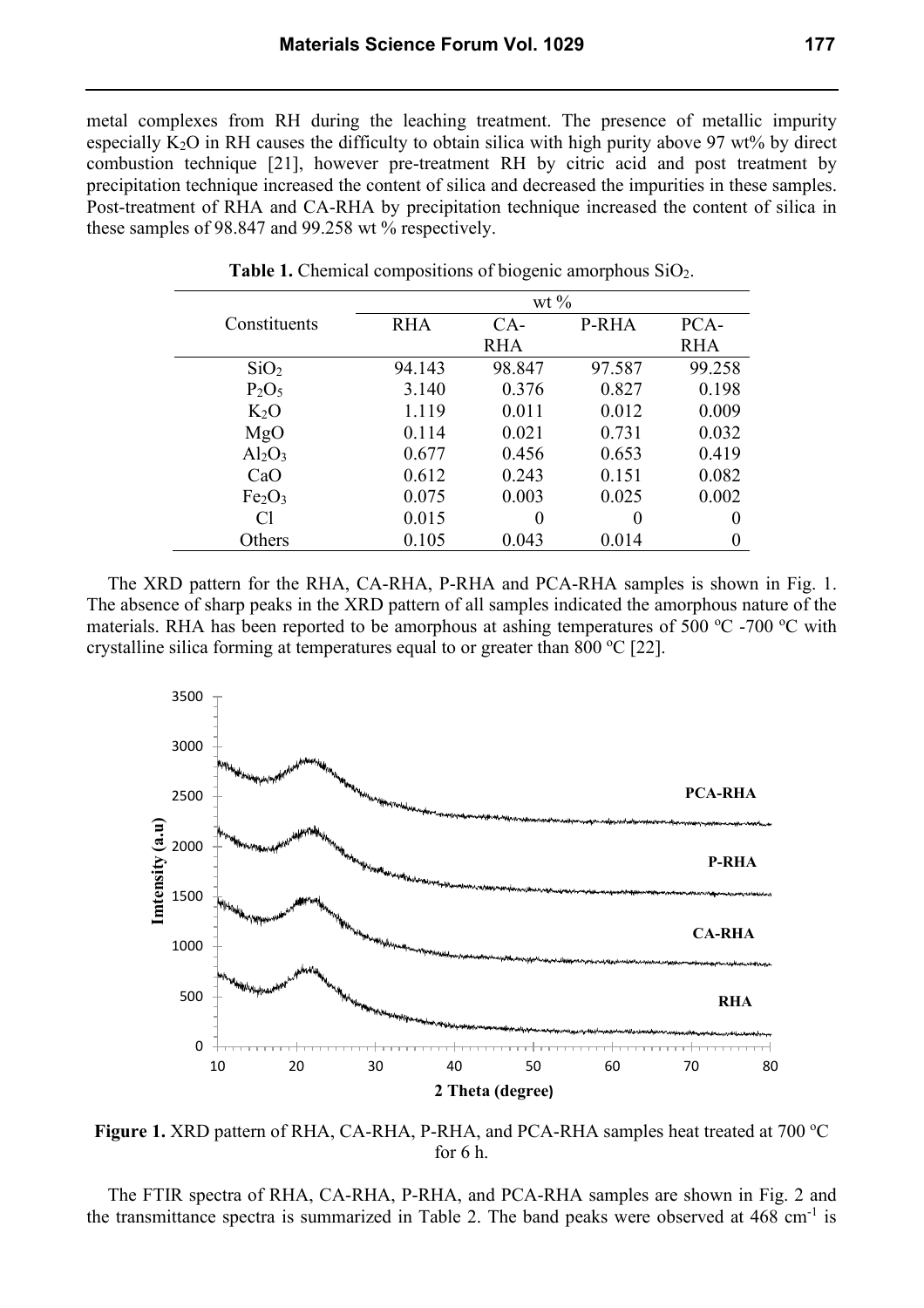attributed to the rocking bond and the band peaks at  $802 \text{ cm}^{-1}$ ,  $803 \text{ cm}^{-1}$  and  $808 \text{ cm}^{-1}$  are corresponding to the symmetric bond vibration of the Si-O elements. The band at  $1096 \text{ cm}^{-1}$ , 1098 cm<sup>-1</sup>, and 1107 cm<sup>-1</sup> are related to vibration stretching of asymmetric of Si-O-Si element. The broad band were also detected at  $3438 \text{ cm}^{-1}$ ,  $3439 \text{ cm}^{-1}$ ,  $3343 \text{ cm}^{-1}$ , and  $3445 \text{ cm}^{-1}$  which is ascribed to the stretching vibration of the O-H bond in Si-OH and HO-H vibration of the water molecules absorbed on the silica surface [23].



Figure 2. FTIR spectra of RHA, CA-RHA, P-RHA, and PCA-RHA samples heat treated at 700°C for 6 h.

**Table 2.** Assignment of the bands in the FTIR of RHA, ca-RHA, P-RHA, and Pca-RHA samples.

|                        | Wavenumber $(cm^{-1})$ |          |       |         | Literature      |            |
|------------------------|------------------------|----------|-------|---------|-----------------|------------|
| <b>Band Assignment</b> | <b>RHA</b>             | $ca-RHA$ | P-RHA | Pca-RHA | value of        | References |
|                        |                        |          |       |         | wavenumber      |            |
|                        |                        |          |       |         | $\rm (cm^{-1})$ |            |
| Si-O bond rocking      | 468                    | 468      | 468   | 468     | 465-475         | [24]       |
| Symmetric Si-O         | 802                    | 800      | 803   | 803     | 790-805         | $[25-27]$  |
| bending (silanol)      |                        |          |       |         |                 |            |
| Asymmetric<br>$Si-O-$  | 1098                   | 1096     | 1107  | 1107    | 1050-1115       | [28]       |
| Si                     |                        |          |       |         |                 |            |
| O-H bending            | 1632                   | 1632     | 1631  | 1631    | 1630            | $[23-24]$  |
| O-H stretching and     | 3445                   | 3443     | 3439  | 3438    | 3000-3800       | [23, 25]   |
| absorbed water         |                        |          |       |         |                 |            |

# **Conclusion**

This study revealed that improvement of purity biogenic amorphous silica produced from rice husk ash has been demonstrated. The purity of silica increased from 94.143 to 97.587 wt% for RHA sample and from 98.847 to 99.258 wt% for CA-RHA sample. The XRD profiles showed that the overall rice husk ashes have amorphous diffraction patterns, due to the presence of biogenic amorphous silica. Based on the high purity of silica obtained, the product biogenic amorphous silica can be potential used as filler and absorbents materials.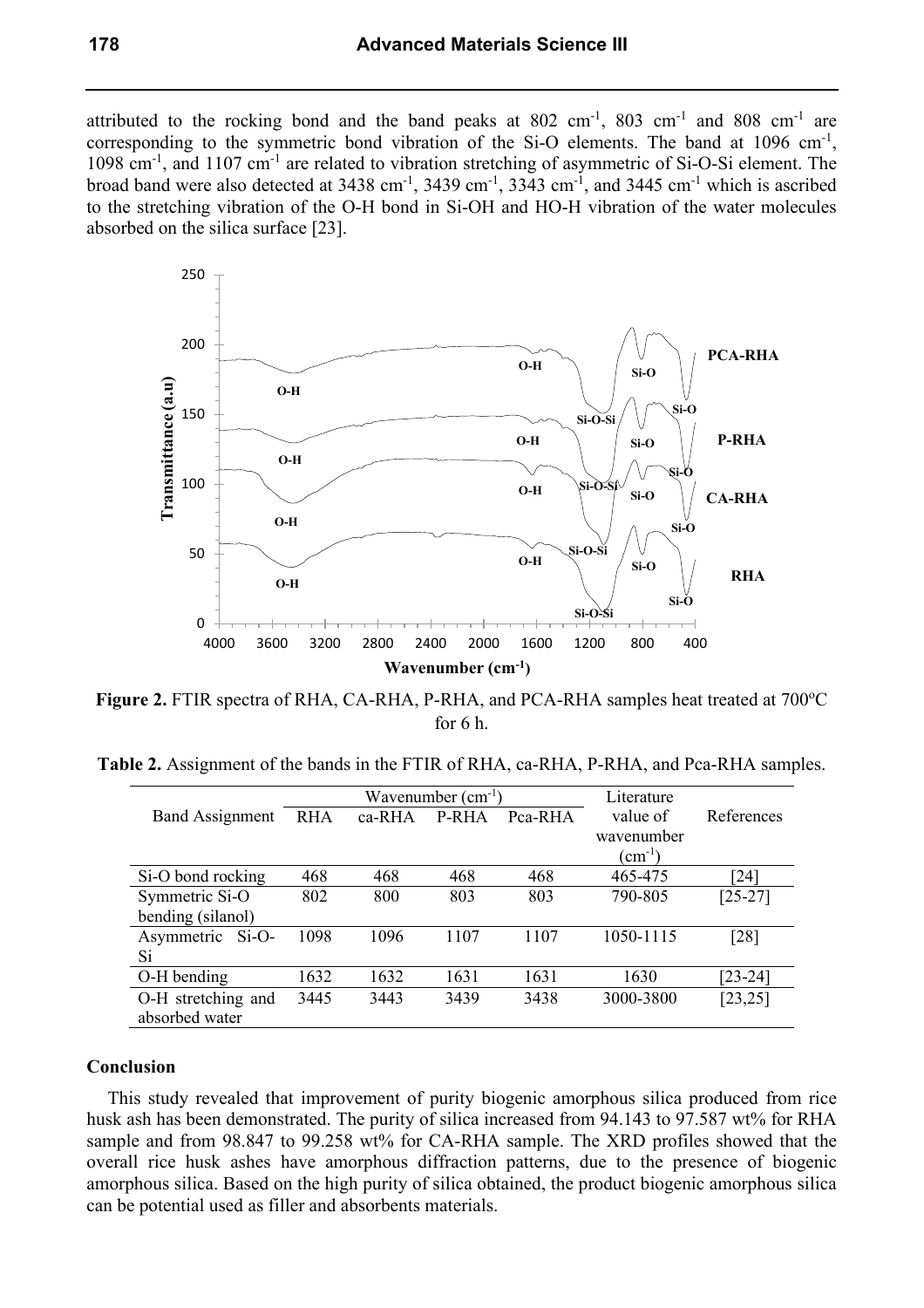#### **Acknowledgment**

This work was supported by the Ministry of Research, Technology and Higher Education of Indonesia [Grant No: 43757/UN26.21/PN/2020] under Basic Science research grant program.

# **References**

- [1] BPS-Statistic Indonesia, Executive Summary 2018 Harvested Area and Rice Production in Indonesia" [Online]. Available Online: https://www.bps.go.id/publication/2018/12/21/7faa198f77150c12c31df395/ringkasaneksekutif-luas-panen-dan-produksi-beras-di-indonesia-2018.html. [Accessed: September 26, 2020].
- [2] A. Kumar, B. Sengupta, D. Dasgupta, T. Mandal, and S. Datta S, Recovery of value added products from rice husk ash to explore an economic way for recycle and reuse of agricultural waste, Rev. Environ. Sci. Biotechnol, 15 (2016), 47-65.
- [3] R. Pode, Potential applications of rice husk ash waste from rice husk biomass power plant, Renew. Sustain. Energy Rev, 53 (2016), 1468-1485.
- [4] P N Babaso and H. Sharanagouda, Rice husk and its applications: Review, Int. J. Curr. Micro. and App. Sci, 6 (10) (2017), 1144-1156.
- [5] J. S. Lim, Z. Abdul Manan, S. R. Wan Alwi, and H. Hashim, A review on utilisation of biomass from rice industry as a source of renewable energy", Renew. Sustain. Energy Rev, 16 (2012), 3084-3094.
- [6] D.S. Chaudhary, and M.C Jollands, Characterization studies of rice hull ash, J. Appl. Polym. Sci, 93 (1) (2004), 1-8.
- [7] H. Yang, B. Liu, Y. Chen, B. Li, and H. Chen, Influence of Inherent Silicon and Metals in Rice Husk on the Char Properties and Associated Silica Structure. Energy Fuels, 29 (2015), 7327- 7334.
- [8] S. Chandrasekhar, K. Satyanarayana, P. Pramada, P. Raghaven, and T. Gupta, Review processing, properties and applications of reactive silica from rice-husk – an overview, J. Mater .Sci, 38(15) (2003), 3159-3168.
- [9] S. Chandrasekhar, P. N. Pramada, and L. Praveen, Effect of organic acid treatment on the properties of rice husk silica, J. Mater. Sci, 40 (2005), 6535-6544.
- [10] I. J. Fernandes, D. Calheiro, A.G. Kieling, C.A.M. Moraes, T.L.A.C Rocha, F.A. Brehm, and R.C.E. Modolo, Characterization of rice husk ash produced using different biomass combustion techniques for energy, Fuel, 165 (2016), 351-359.
- [11] N. Yalçin, and V. Sevinç, Studies on silica obtained from rice husk, Ceram. Int, 27 (2001), 219-224.
- [12] N. Soltani, A. Bahrami, M.I. Pech-Canul, and L.A. González, Review on the physicochemical treatments of rice husk for production of advanced materials, Chem. Eng. J, 264 (2015), 899- 935.
- [13] Y. Shen, Rice husk silica derived nanomaterials for sustainable applications, Renew. Sustain. Energy Rev, 80 (2017), 453-466.
- [14] X.G. Chen, S.S. Lv, P.P.Zhang, L. Zhang, and Y. Ye, Thermal destruction of rice hull in air and nitrogen, J. Therm. Anal. Calorim, 104 (2011), 1055-1062.
- [15] D. Schneider, S. Wassersleben, M. Weiß, R. Denecke, A. Stark, and D. Enke, A generalized procedure for the production of high-grade, porous biogenic silica. Waste Biomass Valor, 37 (2018), 1-15.